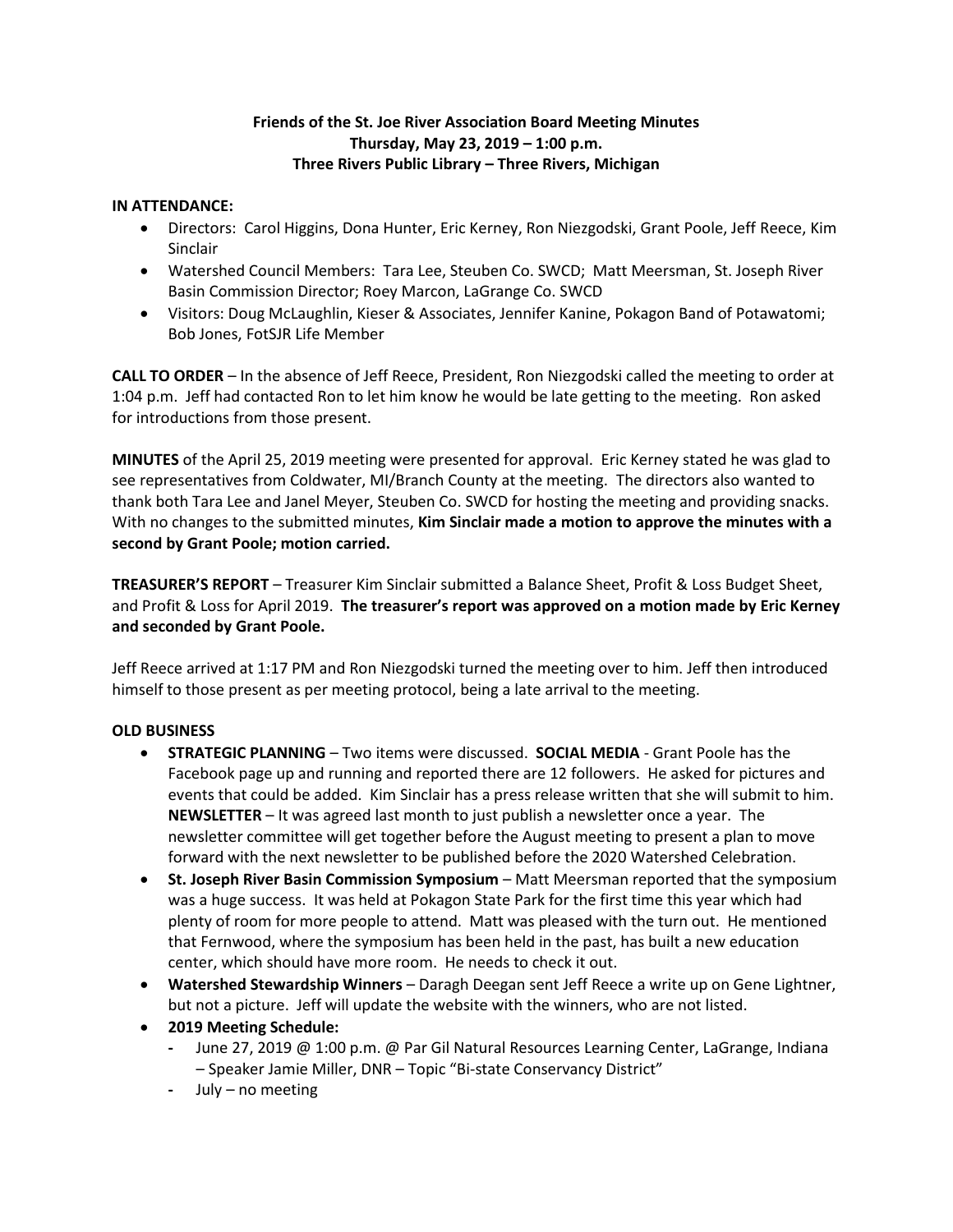- **-** August 22, 2019 @ Three Rivers Public Library, Three Rivers, Michigan 1:00 p.m.
- **-** September 26, 2019 Hosted by Daragh Deegan in Goshen ???
- **-** October 24, 2019 MACOG in South Bend, hosted by St. Joseph River Basin Commission
- **-** November and December no meetings

Jeff received an email from James Gardner wondering about having evening meetings and holding a meeting in the St. Joseph, Michigan – Berrien County – area. Jeff will reply suggesting the possibility of an organization in that area hosting a meeting. Nancy Carpenter works for Berrien County and Kevin Haight is involved with the Two Rivers Coalition and one of them might be interested. It has been discussed holding evening meetings, but the majority of those who attend can come during the day easier than in the evening.

The question was raised about a list of all the sub-watershed groups included in large St. Joseph River Watershed. There really isn't an official list, since it is constantly changing. New groups are being formed and others disbanding and it would be hard to keep it current. The watershed management plan is on the website and there may be some listed there, but not an updated list.

Jeff Reece put Carol Higgins' news release on the website which summarized the April meeting held in Angola, along with his picture.

### NEW BUSINESS

- Exhibit at Riverfest in Middlebury Patrick Wiltshire contacted Jeff Reece about setting up a display and exhibit at the Riverfest on August 24. Dona Hunter has the FotSJR display & will work with Roey Marcon and Pat, as they were the ones who set up last year, to get them the information they will need.
- Three Rivers Water Festival is June 8 and Carol Higgins wondered about setting up the display for that event. She will contact Dona Hunter for the display, if she needs it.
- Carol Higgins had to be late today's meeting and didn't have an official contact person to text to let them know. Jeff Reece said if this happens to contact him at 574-350-8490.
- Carol Higgins was also wondering about Jeff Wenzel. He has not attended the last several meetings and she was wondering if anyone knew if he was still interested in being involved. Each director signs a paper stating they will attempt to make 75% of the meetings. He had said he would make meetings as he could, but might have to miss some. It was noted that we are still looking for someone to replace Bob Jones. A complete membership list is on the website.

# ANNOUNCEMENTS

- Matt Meersman had talked with John Law. He apologized for not being able to make the last several meetings, but he is still interested in what is happening.
- Matt also asked everyone to save the date June 19, 2019. There will be a 'Floodplain Management 101" training presented by DNR at the Wolfe Building in Shipshewana, Indiana from 9 a.m. – 4:00 p.m. There is no cost for the meeting and lunch will be on your own. The Maumee River Basin Commission will be participating in the presentation. Matt will get more info out when plans are finalized.
- Kim Sinclair offered copies of the current Food & Farm Guide from Van Buren County, Michigan for anyone who would like one.
- Grant Poole mentioned there will be a Potawatomi PowWow in Dowagiac.